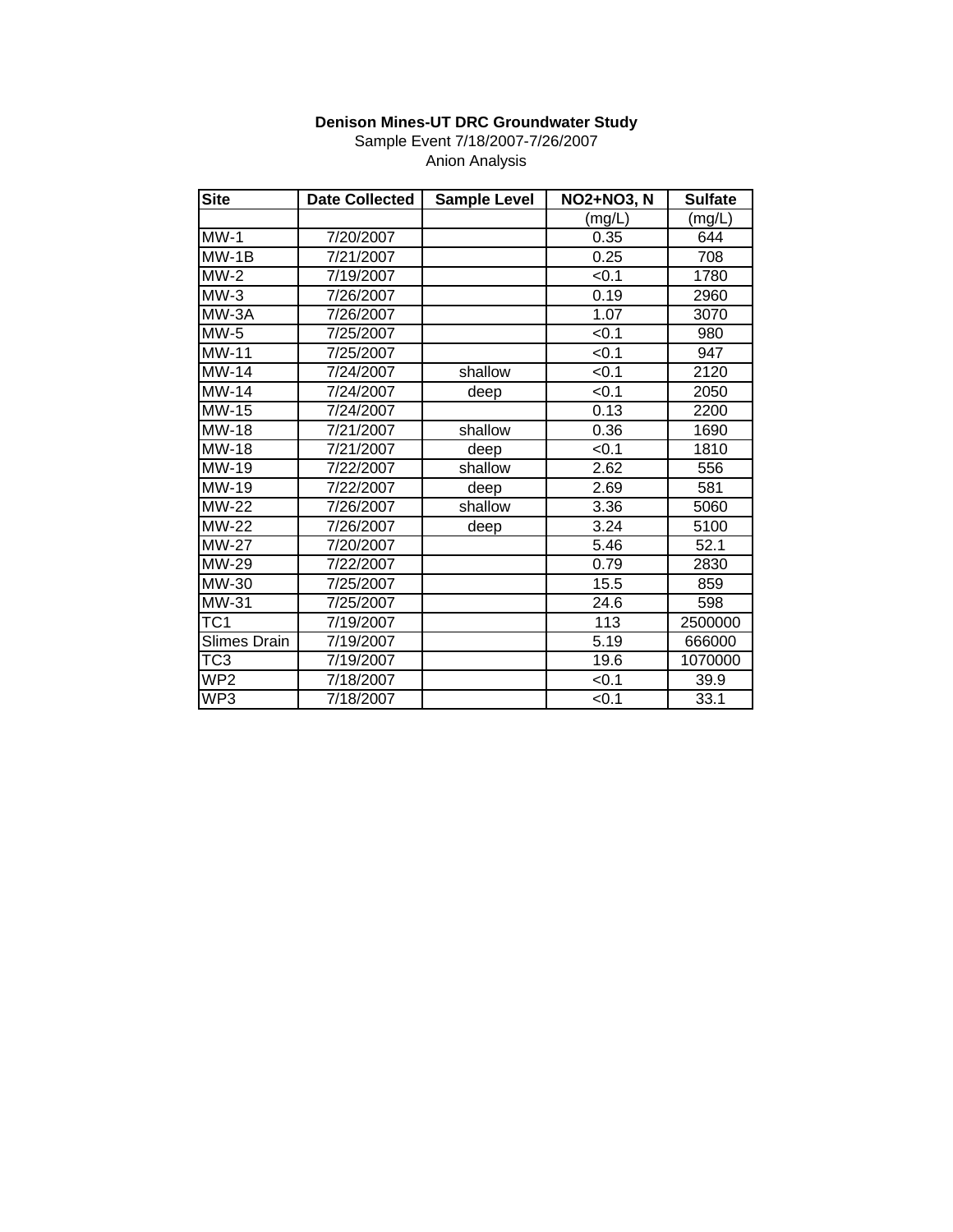Sample Event 7/18/2007-7/26/2007 Trace Metal Analysis

| <b>Site</b>                | <b>Date Collected</b> | <b>Sample Level</b> | <b>Selenium</b> | <b>Manganese</b> | Uranium-238       |
|----------------------------|-----------------------|---------------------|-----------------|------------------|-------------------|
|                            |                       |                     | $(\mu g/L)$     | $(\mu g/L)$      | $(\mu g/L)$       |
| $MW-1$                     | 7/20/2007             |                     | <2              | 78.8             | $<$ 1             |
| $MW-1B$                    | 7/21/2007             |                     | $2$             | 115              | < 1               |
| $\overline{\text{MW-2}}$   | 7/19/2007             |                     | 8.7             | $<$ 10           | 10.5              |
| $MW-3$                     | 7/26/2007             |                     | 10.2            | 2460             | 35.9              |
| MW-3A                      | 7/26/2007             |                     | 74.2            | 1360             | 19.9              |
| $MW-5$                     | 7/25/2007             |                     | 2.42            | 190              | $<$ 1             |
| <b>MW-11</b>               | 7/25/2007             |                     | $2$             | 64.7             | $<$ 1             |
| <b>MW-14</b>               | 7/24/2007             | shallow             | $2$             | 2080             | 59.4              |
| <b>MW-14</b>               | 7/24/2007             | deep                | $2$             | 2020             | 59.4              |
| <b>MW-15</b>               | 7/24/2007             |                     | 96.4            | <10              | $\overline{42.9}$ |
| <b>MW-18</b>               | 7/21/2007             | shallow             | 2.5             | 84               | 41.2              |
| $\overline{M}W-18$         | 7/21/2007             | deep                | 2.3             | 202              | 33.3              |
| MW-19                      | 7/22/2007             | shallow             | 10.4            | $<$ 10           | 6.94              |
| MW-19                      | 7/22/2007             | deep                | 10.4            | $<$ 10           | 7.68              |
| <b>MW-22</b>               | 7/26/2007             | shallow             | 15.2            | 32900            | 38.8              |
| $\overline{\text{MW-22b}}$ | 7/26/2007             | deep                | 15.3            | 35500            | 39.7              |
| <b>MW-22</b>               | 7/26/2007             | deep                | 15.3            | 35500            | 39.7              |
| <b>MW-27</b>               | 7/20/2007             |                     | 10.1            | $<$ 10           | 29.5              |
| <b>MW-29</b>               | 7/22/2007             |                     | 3.35            | 5100             | 10.2              |
| MW-30                      | 7/25/2007             |                     | 32.6            | $<$ 10           | 6.31              |
| MW-31                      | 7/25/2007             |                     | 58.7            | $<$ 10           | 7.01              |
| TC <sub>1</sub>            | 7/19/2007             |                     | 16200           | 869000           | 581000            |
| <b>Slimes Drain</b>        | 7/19/2007             |                     | 400             | 139000           | 23700             |
| TC <sub>3</sub>            | 7/19/2007             |                     | 1550            | 248000           | 68100             |
| WP <sub>2</sub>            | 7/18/2007             |                     | $<$ 2           | 17               | 9.92              |
| WP3                        | 7/18/2007             |                     | $\leq$ 2        | 16.2             | $<$ 1             |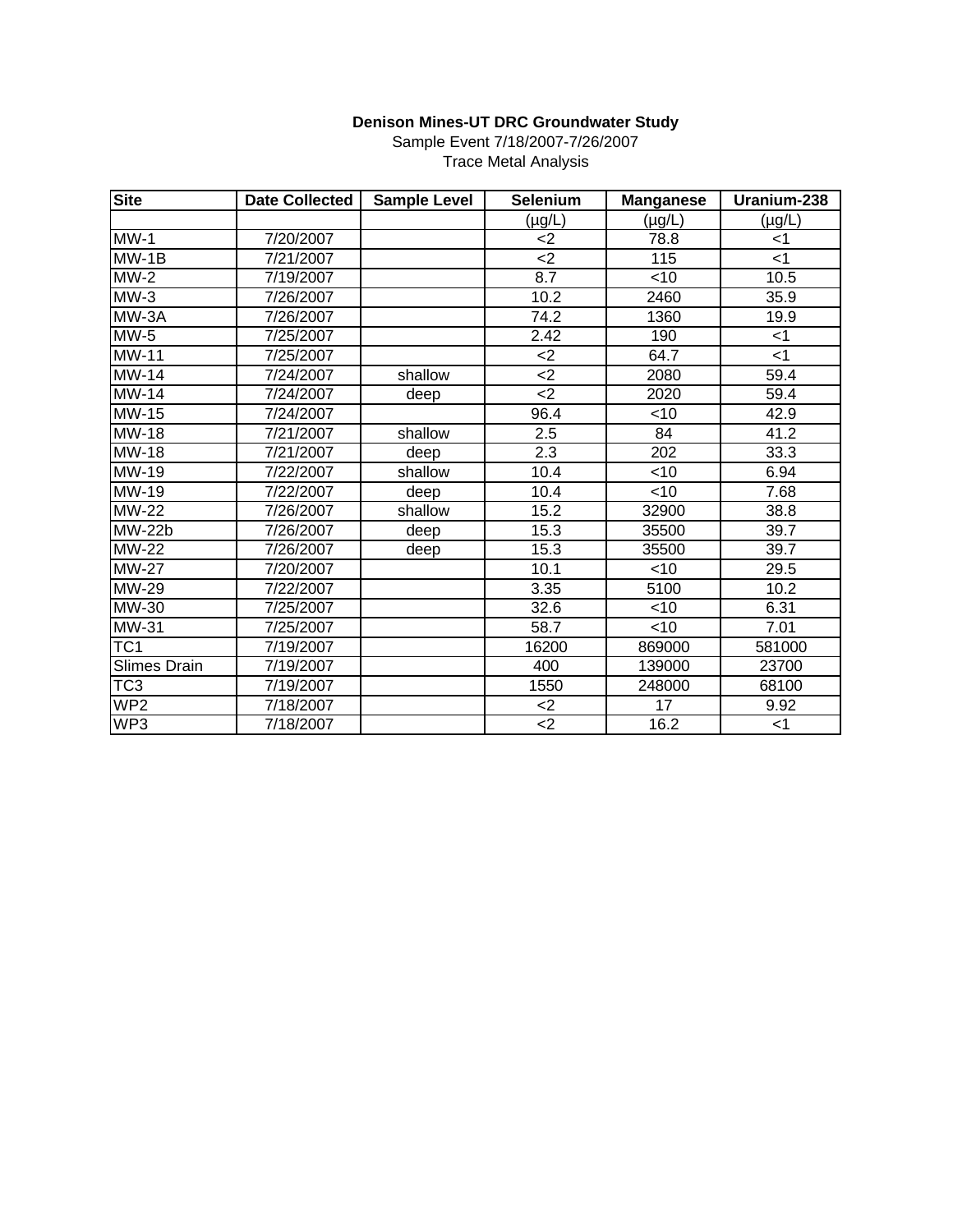Sample Event 7/18/2007-7/26/2007 Dissolved Gas Analysis

| <b>Site</b>     | <b>Sample Depth</b> | N <sub>2</sub> | $40$ Ar                               | $84$ Kr                                                     | $20$ Ne  | $4$ He   | $129$ Xe |
|-----------------|---------------------|----------------|---------------------------------------|-------------------------------------------------------------|----------|----------|----------|
|                 |                     |                | Conc (ccSTP/g) $\vert$ Conc (ccSTP/g) | Conc (ccSTP/g) Conc (ccSTP/g) Conc (ccSTP/g) Conc (ccSTP/g) |          |          |          |
| $MW-1$          | Shallow             | 1.69E-02       | 5.05E-04                              | 6.37E-08                                                    | 2.25E-07 | 6.12E-08 | 3.89E-09 |
| $MW-1$          | Deep                | 1.96E-02       | 5.66E-04                              | 7.17E-08                                                    | 2.53E-07 | 7.08E-08 | 4.57E-09 |
| $MW-2$          | Shallow             | 9.56E-03       | 2.64E-04                              | 3.40E-08                                                    | 1.28E-07 | 3.26E-08 | 2.25E-09 |
| $MW-2$          | Deep                | 1.19E-02       | 3.19E-04                              | 4.20E-08                                                    | 1.52E-07 | 4.15E-08 | 2.78E-09 |
| $MW-3$          |                     | 1.25E-02       | 3.35E-04                              | 4.24E-08                                                    | 1.56E-07 | 3.98E-08 | 3.10E-09 |
| MW-3A           | Shallow             | 1.26E-02       | 3.48E-04                              | 4.45E-08                                                    | 1.66E-07 | 4.31E-08 | 2.71E-09 |
| MW-3A           | Deep                | 1.38E-02       | 3.31E-04                              | 3.88E-08                                                    | 1.88E-07 | 4.96E-08 | 2.65E-09 |
| MW-5            | Shallow             | 1.68E-02       | 4.12E-04                              | 5.27E-08                                                    | 1.72E-07 | 4.80E-08 | 3.67E-09 |
| MW-5            | Deep                | 1.75E-02       | 3.99E-04                              | 5.14E-08                                                    | 1.81E-07 | 5.20E-08 | 3.43E-09 |
| <b>MW-11</b>    | Shallow             | 1.79E-02       | 4.67E-04                              | 5.96E-08                                                    | 2.27E-07 | 8.69E-08 | 3.63E-09 |
| <b>MW-11</b>    | Deep                | 2.05E-02       | 4.86E-04                              | 6.05E-08                                                    | 2.66E-07 | 1.05E-07 | 3.84E-09 |
| <b>MW-14</b>    | Shallow             | 1.41E-02       | 3.90E-04                              | 4.93E-08                                                    | 1.78E-07 | 4.34E-08 | 3.12E-09 |
| <b>MW-14</b>    | Deep                | 1.66E-02       | 4.40E-04                              | 5.38E-08                                                    | 2.18E-07 | 5.48E-08 | 3.36E-09 |
| <b>MW-15</b>    | Shallow             | 1.52E-02       | 4.06E-04                              | 4.88E-08                                                    | 1.92E-07 | 4.87E-08 | 2.86E-09 |
| <b>MW-15</b>    | Deep                | 1.63E-02       | 3.79E-04                              | 4.40E-08                                                    | 2.21E-07 | 6.58E-08 | 2.74E-09 |
| <b>MW-18</b>    | Shallow             | 1.81E-02       | 4.85E-04                              | 5.92E-08                                                    | 2.34E-07 | 6.96E-08 | 3.64E-09 |
| <b>MW-18</b>    | Deep                | 1.81E-02       | 5.32E-04                              | 6.67E-08                                                    | 2.28E-07 | 7.18E-08 | 3.95E-09 |
| MW-19           | Shallow             | 2.63E-02       | 7.16E-04                              | 8.60E-08                                                    | 3.56E-07 | 9.62E-08 | 4.70E-09 |
| MW-19           | Deep                | 2.72E-02       | 7.08E-04                              | 8.42E-08                                                    | 3.63E-07 | 9.44E-08 | 4.80E-09 |
| <b>MW-22</b>    | Shallow             | 1.20E-02       | 3.24E-04                              | 4.01E-08                                                    | 1.71E-07 | 4.89E-08 | 2.47E-09 |
| MW-22b          | Deep                | 1.19E-02       | 3.24E-04                              | 4.02E-08                                                    | 1.66E-07 | 4.91E-08 | 2.52E-09 |
| <b>MW-22</b>    | Deep                | 1.22E-02       | 3.26E-04                              | 4.14E-08                                                    | 1.84E-07 | 5.68E-08 | 2.41E-09 |
| <b>MW-27</b>    | Shallow             | 1.04E-02       | 3.58E-04                              | 5.32E-08                                                    | 1.30E-07 | 3.33E-08 | 3.39E-09 |
| <b>MW-27</b>    | Deep                | 1.10E-02       | 3.69E-04                              | 5.38E-08                                                    | 1.37E-07 | 3.42E-08 | 3.36E-09 |
| MW-29           | Shallow             | 1.75E-02       | 3.49E-04                              | 4.20E-08                                                    | 2.52E-07 | 6.34E-08 | 2.76E-09 |
| <b>MW-29</b>    | Deep                | 2.01E-02       | 3.93E-04                              | 4.52E-08                                                    | 3.02E-07 | 8.37E-08 | 2.84E-09 |
| MW-30           | Shallow             | 1.24E-02       | 3.62E-04                              | 4.69E-08                                                    | 1.55E-07 | 3.96E-08 | 2.94E-09 |
| <b>MW-30</b>    | Deep                | 1.35E-02       | 3.85E-04                              | 4.94E-08                                                    | 1.64E-07 | 4.11E-08 | 3.35E-09 |
| MW-31           | Shallow             | 1.48E-02       | 4.19E-04                              | 5.60E-08                                                    | 1.95E-07 | 6.16E-08 | 3.52E-09 |
| MW-31           | Deep                | 1.62E-02       | 4.48E-04                              | 5.84E-08                                                    | 2.12E-07 | 6.53E-08 | 3.85E-09 |
| TC <sub>1</sub> |                     | 1.66E-02       | 4.19E-04                              | 9.49E-08                                                    | 6.70E-08 | 2.73E-08 | 8.31E-09 |
| SD              |                     | 1.31E-02       | 7.32E-04                              | 1.57E-07                                                    | 7.85E-08 | 9.00E-06 | 2.80E-09 |
| TC <sub>3</sub> |                     | 4.72E-03       | 2.84E-04                              | 5.13E-08                                                    | 5.86E-08 | 1.85E-08 | 6.35E-09 |
| WP <sub>2</sub> |                     | 1.45E-02       | 7.39E-04                              | 1.50E-07                                                    | 1.49E-07 | 3.46E-08 | 3.53E-08 |
| WP3             |                     | 7.50E-03       | 3.76E-04                              | 7.05E-08                                                    | 7.74E-08 | 1.70E-08 | 3.18E-08 |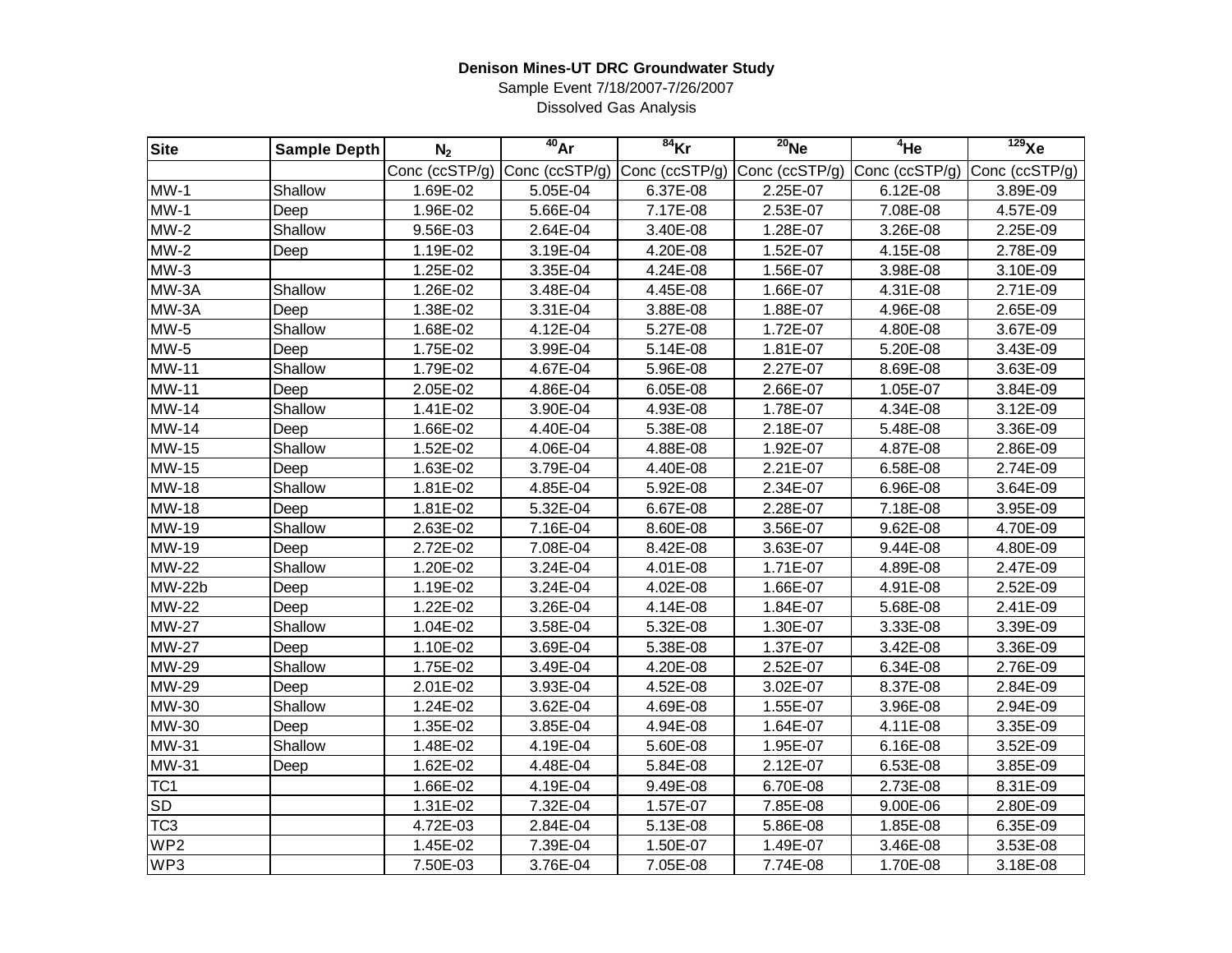Sample Event 7/18/2007-7/26/2007

|  | <b>Tritium Analysis</b> |
|--|-------------------------|
|--|-------------------------|

| <b>Site</b>               | <b>Date Collected</b> | <b>Sample Level</b> | <b>Tritium</b> |                | Tritium - repeat |             |
|---------------------------|-----------------------|---------------------|----------------|----------------|------------------|-------------|
|                           |                       |                     | (TU)           | (error $\pm$ ) | (TU)             | $(error +)$ |
| $MW-1$                    | 7/20/2007             |                     | <0.3           |                |                  |             |
| $MW-1B$                   | 7/21/2007             |                     | <0.3           |                |                  |             |
| $MW-2$                    | 7/19/2007             |                     | < 0.3          |                |                  |             |
| $MW-3$                    | 7/26/2007             |                     | < 0.3          |                |                  |             |
| MW-3A                     | 7/26/2007             |                     | <0.3           |                |                  |             |
| $MW-5$                    | 7/25/2007             |                     | < 0.3          |                |                  |             |
| MW-11                     | 7/25/2007             |                     | <0.3           |                | 0.16             | 0.05        |
| $\overline{\text{MW-14}}$ | 7/24/2007             | shallow             | <0.3           |                | <0.3             |             |
| MW-14                     | 7/24/2007             | deep                | < 0.3          |                |                  |             |
| MW-15                     | 7/24/2007             |                     | 0.64           | $-0.25$        | 0.64             | 0.37        |
| <b>MW-18</b>              | 7/21/2007             | shallow             | <0.3           |                | <0.3             |             |
| <b>MW-18</b>              | 7/21/2007             | deep                | <0.3           |                |                  |             |
| MW-19                     | 7/22/2007             | shallow             | 3.11           | 0.31           |                  |             |
| MW-19                     | 7/22/2007             | deep                | 3.96           | 0.37           |                  |             |
| MW-22                     | 7/26/2007             | shallow             | <0.3           |                |                  |             |
| $\overline{\text{MW-22}}$ | 7/26/2007             | deep                | 0.87           | 0.31           | < 0.3            |             |
| <b>MW-27</b>              | 7/20/2007             |                     | 8.67           | 0.92           |                  |             |
| MW-29                     | 7/22/2007             |                     | < 0.3          |                | < 0.3            |             |
| MW-30                     | 7/25/2007             |                     | <0.3           |                |                  |             |
| MW-31                     | 7/25/2007             |                     | <0.3           |                |                  |             |
| TC <sub>1</sub>           | 7/19/2007             |                     | n/a            |                | n/a              |             |
| Slimes Drain              | 7/19/2007             |                     | 0.93           | 0.68           | 1.04             | 0.13        |
| $\overline{\text{TC3}}$   | 7/19/2007             |                     | 6.01           | 1.37           | 7.24             | 0.55        |
| $\overline{\text{WP2}}$   | 7/18/2007             |                     | 5.98           | 0.39           |                  |             |
| WP3                       | 7/18/2007             |                     | 5.94           | 0.40           |                  |             |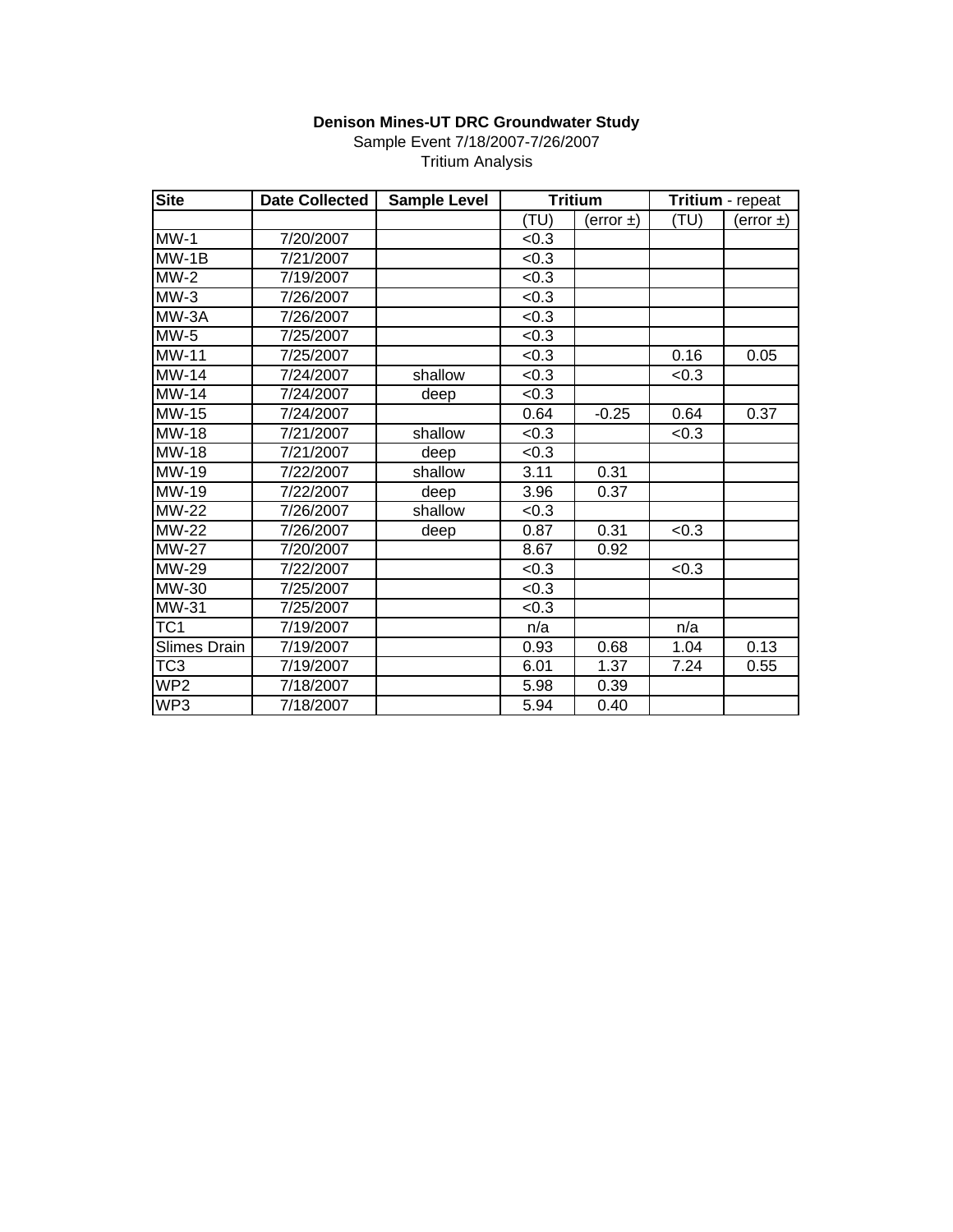| <b>Site</b>               | <b>Date Collected</b> | <b>Sample Level</b> | Mean CFC-11 |             | Mean CFC-12   Mean CFC-113 |
|---------------------------|-----------------------|---------------------|-------------|-------------|----------------------------|
|                           |                       |                     | (pmoles/kg) | (pmoles/kg) | (pmoles/kg)                |
| $MW-1$                    | 7/20/2007             |                     | 2.620       | 1.857       | 0.089                      |
| $MW-1B$                   | 7/21/2007             |                     | 2.778       | 1.649       | 0.090                      |
| $MW-2$                    | 7/19/2007             |                     | 2.807       | 1.246       | 0.149                      |
| $MW-3$                    | 7/26/2007             |                     | 1.297       | 0.808       | 0.124                      |
| MW-3A                     | 7/26/2007             |                     | 2.788       | 1.847       | 0.218                      |
| $MW-5$                    | 7/25/2007             |                     | 0.700       | 0.278       | 0.000                      |
| <b>MW-11</b>              | 7/25/2007             |                     | 0.181       | 0.088       | 0.000                      |
| $MW-14$                   | 7/24/2007             | shallow             | 0.308       | 0.116       | 0.000                      |
| <b>MW-14</b>              | 7/24/2007             | deep                | 0.264       | 0.126       | 0.000                      |
| MW-15                     | 7/24/2007             |                     | 0.693       | 0.664       | 0.014                      |
| MW-18                     | 7/21/2007             | shallow             | 0.515       | 0.000       | 0.000                      |
| MW-18                     | 7/21/2007             | deep                | 1.440       | 0.136       | 0.024                      |
| MW-19                     | 7/22/2007             | shallow             | 1.518       | 0.954       | 0.027                      |
| MW-19                     | 7/22/2007             | deep                | 1.637       | 1.085       | 0.082                      |
| $MW-22$                   | 7/26/2007             | shallow             | n/a         | n/a         | n/a                        |
| MW-22                     | 7/26/2007             | deep                | n/a         | n/a         | n/a                        |
| <b>MW-27</b>              | 7/20/2007             |                     | 1.988       | 5.430       | 0.301                      |
| $\overline{\text{MW-29}}$ | 7/22/2007             |                     | 0.516       | 0.346       | 0.000                      |
| MW-30                     | 7/25/2007             |                     | n/a         | n/a         | n/a                        |
| MW-31                     | 7/25/2007             |                     | 0.855       | 0.962       | 0.000                      |
| TC <sub>1</sub>           | 7/19/2007             |                     | n/a         | n/a         | n/a                        |
| Slimes Drain              | 7/19/2007             |                     | n/a         | n/a         | n/a                        |
| TC <sub>3</sub>           | 7/19/2007             |                     | n/a         | n/a         | n/a                        |
| WP <sub>2</sub>           | 7/18/2007             |                     | 0.000       | 0.831       | 0.010                      |
| WP3                       | 7/18/2007             |                     | 1.692       | 0.941       | 0.054                      |

Sample Event 7/18/2007-7/26/2007 Chlorofluorocarbon Analysis

n/a -- indicates samples were not analyzed by the laboratory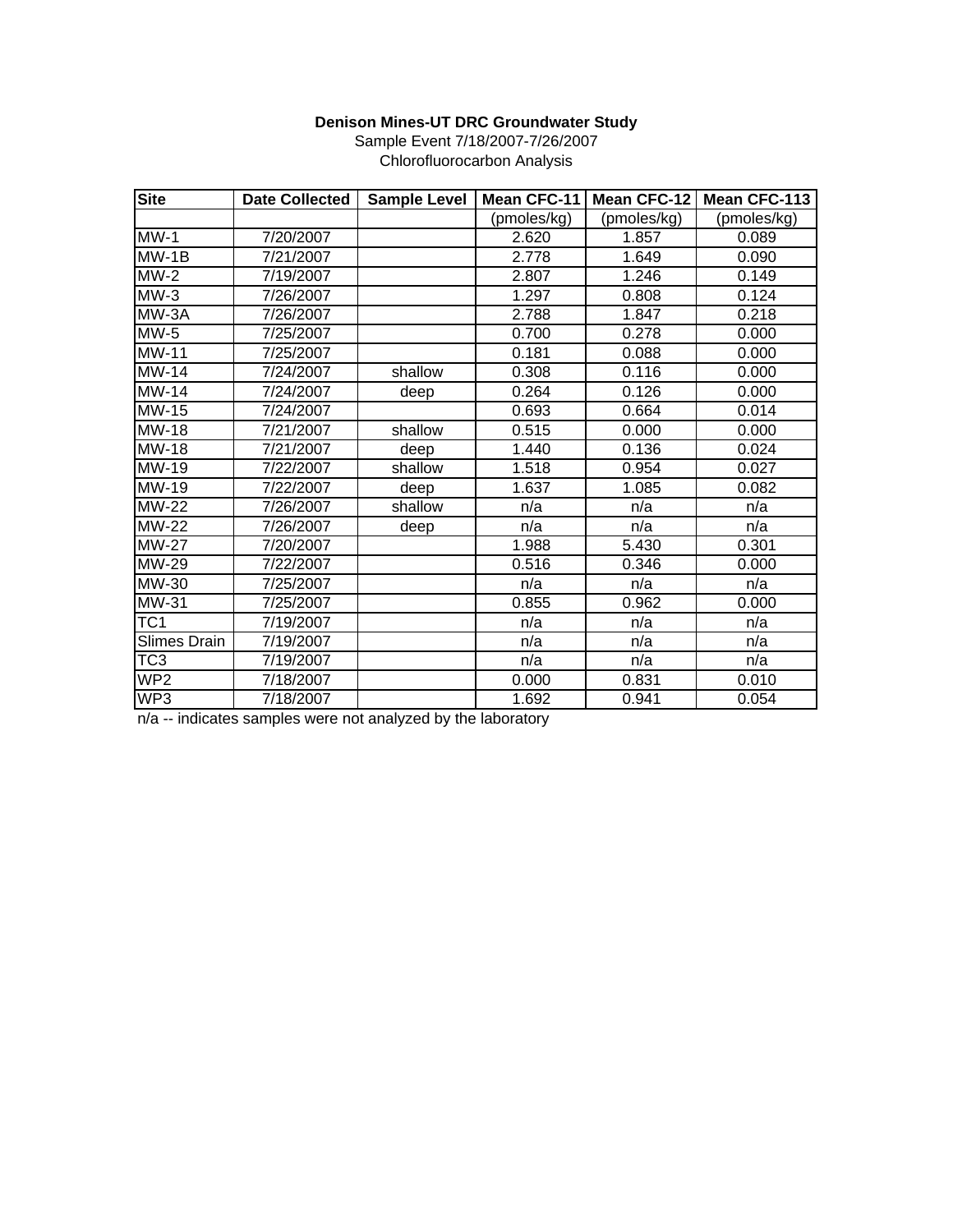Sample Event 7/18/2007-7/26/2007 d<sup>34</sup>S - d<sup>18</sup>O (of sulfate) Isotope Ratio Analysis

| <b>Site</b>             | <b>Date Collected</b> | <b>Sample Level</b> | $\overline{d^{18}O}$ (SO <sub>4</sub> ) | $\overline{d^{34}}S(SO_4)$ |
|-------------------------|-----------------------|---------------------|-----------------------------------------|----------------------------|
|                         |                       |                     | (‰)                                     | $(\%o)$                    |
| $MW-1$                  | 7/20/2007             |                     | $-2.36$                                 | 9.16                       |
| $MW-1B$                 | 7/21/2007             |                     | $-2.22$                                 | 9.88                       |
| $MW-2$                  | 7/19/2007             |                     | $-8.59$                                 | 12.13                      |
| $MW-3$                  | 7/26/2007             |                     | $-7.03$                                 | 13.69                      |
| MW-3A                   | 7/26/2007             |                     | $-6.69$                                 | 12.66                      |
| $MW-5$                  | 7/25/2007             |                     | $-3.93$                                 | 9.55                       |
| <b>MW-11</b>            | 7/25/2007             |                     | $-5.08$                                 | 9.34                       |
| MW-14                   | 7/24/2007             | shallow             | $-2.69$                                 | 9.63                       |
| $MW-14$                 | 7/24/2007             | deep                | $-1.81$                                 | 9.86                       |
| <b>MW-15</b>            | 7/24/2007             |                     | $-4.61$                                 | 9.07                       |
| MW-18                   | 7/21/2007             | shallow             | $-4.02$                                 | 5.05                       |
| MW-18                   | 7/21/2007             | deep                | $-3.63$                                 | 5.23                       |
| MW-19                   | 7/22/2007             | shallow             | $-4.08$                                 | 7.40                       |
| MW-19                   | 7/22/2007             | deep                | $-4.88$                                 | 7.27                       |
| MW-22                   | 7/26/2007             | shallow             | $-9.99$                                 | $-2.44$                    |
| <b>MW-22</b>            | 7/26/2007             | deep                | $-10.27$                                | $-3.07$                    |
| <b>MW-27</b>            | 7/20/2007             |                     | 2.02                                    | $-0.20$                    |
| MW-29                   | 7/22/2007             |                     | $-5.58$                                 | 9.73                       |
| MW-30                   | 7/25/2007             |                     | $-3.31$                                 | 11.03                      |
| MW-31                   | 7/25/2007             |                     | $-2.18$                                 | 6.39                       |
| TC <sub>1</sub>         | 7/19/2007             |                     | 3.97                                    | $-0.89$                    |
| Slimes Drain            | 7/19/2007             |                     | 4.58                                    | $-0.93$                    |
| $\overline{\text{TC3}}$ | 7/19/2007             |                     | 4.34                                    | $-1.04$                    |
| $\overline{\text{WP2}}$ | 7/18/2007             |                     | 4.52                                    | 0.90                       |
| WP3                     | 7/18/2007             |                     | 3.15                                    | 0.19                       |